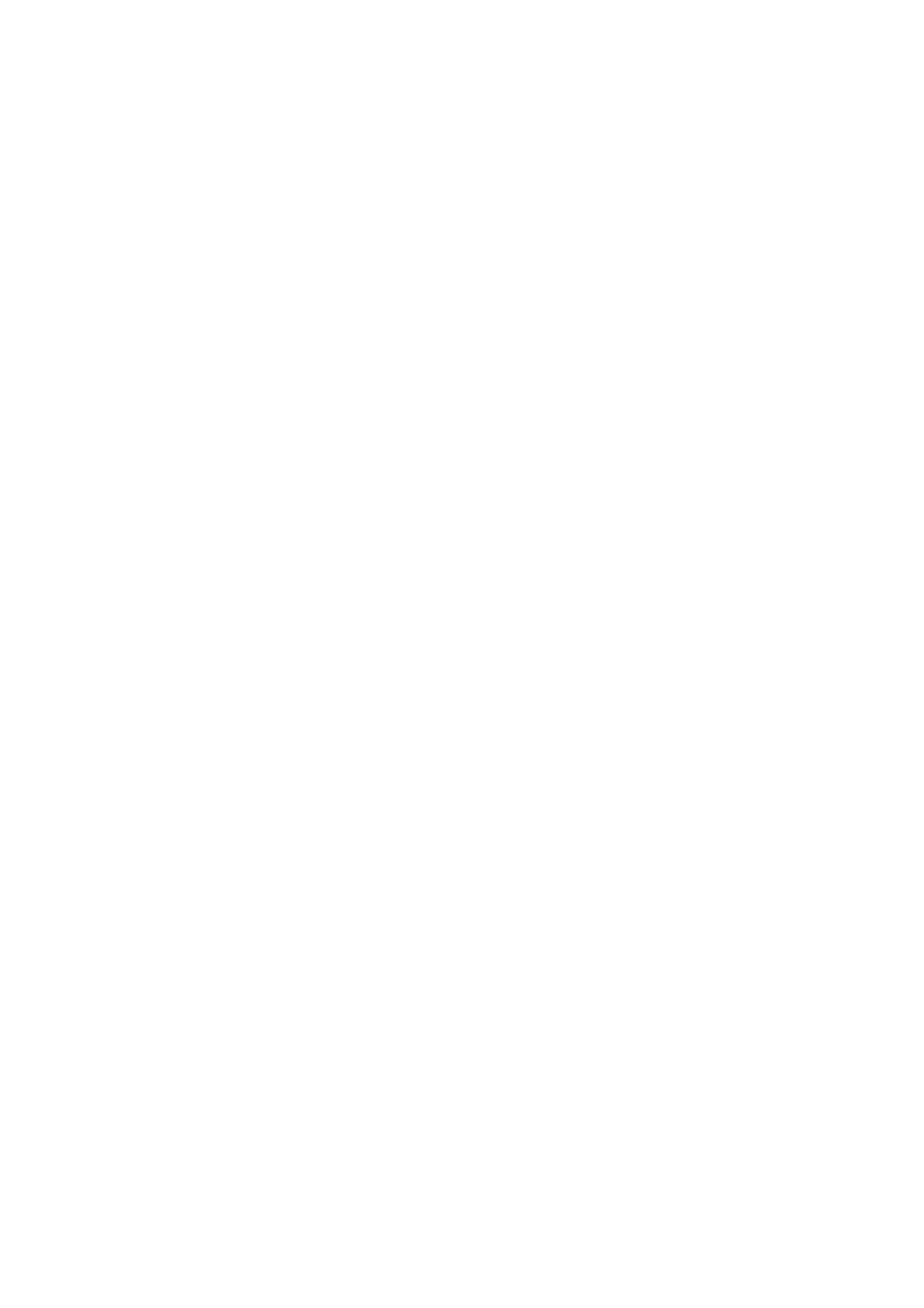# **Consolidated Fund (Appropriation) Bill**

### **CONTENTS**

- 1 Non-operating appropriations in aid for 2001-02
- 2 Short title

Schedule — Modifications of Limits on non-operating Appropriations in aid for 2001-02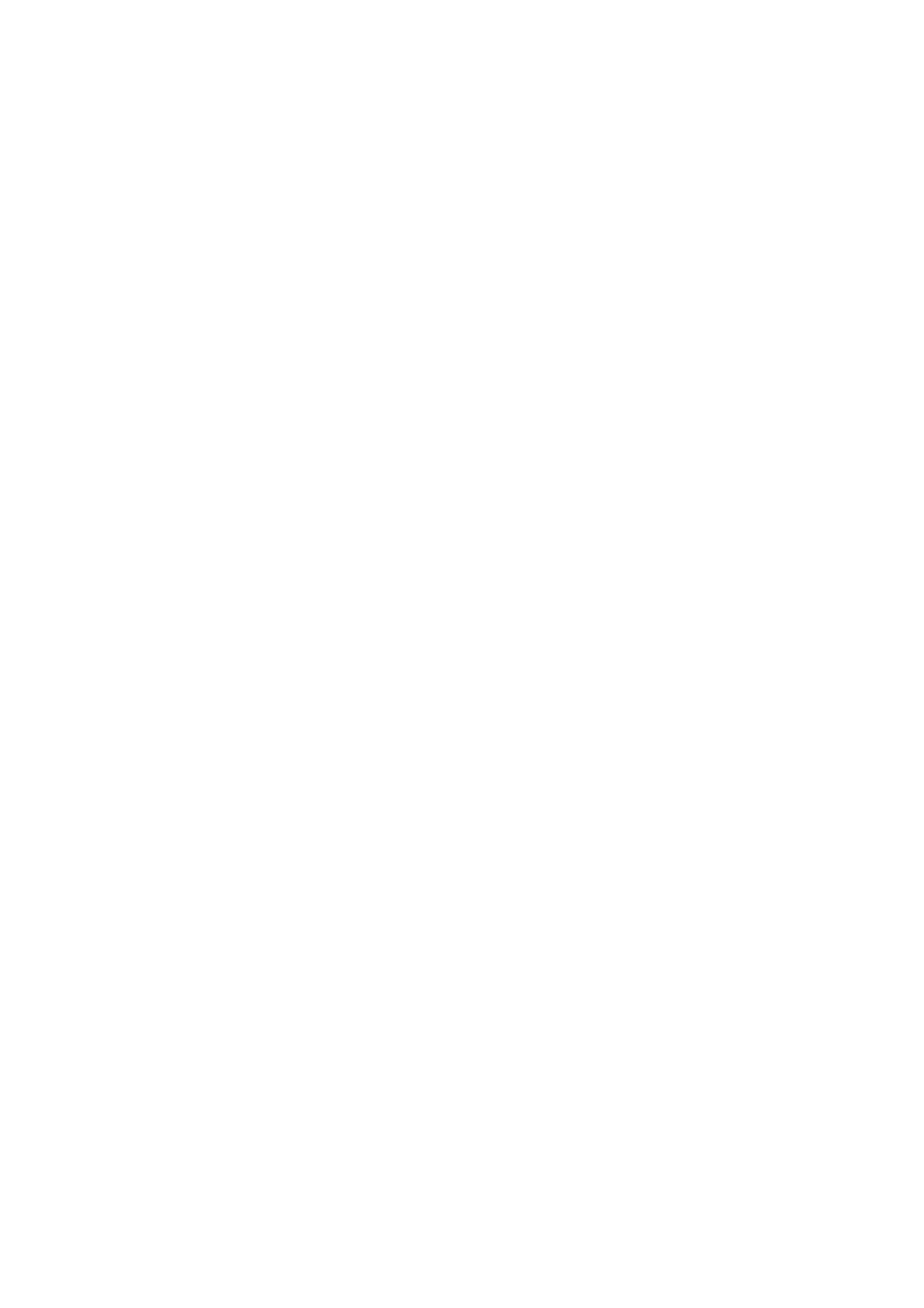

Modify limits on non-operating appropriations in aid set for the year that ended with 31st March 2002.

HEREAS the Commons of the United Kingdom in Parliament assembled resolved to modify the limits set on non-operating appropriations in aid for the **W** resolved to modify the limits set of<br>year that ended with 31st March 2002:—

Be it therefore enacted by the Queen's most Excellent Majesty, by and with the advice and consent of the Lords Spiritual and Temporal, and Commons, in this present Parliament assembled, and by the authority of the same, as follows:  $-$ 

#### <span id="page-4-0"></span>**1 Non-operating appropriations in aid for 2001-02**

- (1) The Schedule to this Act sets out modifications of the limits set for the purposes of section 2 of the Government Resources and Accounts Act 2000 (c. 20) on the resources applicable, in accordance with that Act, as non-operating appropriations in aid for the year 2001-02. *5*
- (2) The limits, as modified by the Schedule to this Act, shall be deemed to have been in force throughout the year 2001-02.
- (3) Subsection (2), so far as it relates to the reduction of a limit, does not affect the validity of any direction given by the Treasury under section 2 of the Government Resources and Accounts Act 2000 during the year 2001-02.
- (4) In this section "the year 2001-02" means the year that ended with 31st March 2002.

#### **2 Short title**

This Act may be cited as the Appropriation (No. 2) Act 2002.

*10*

*15*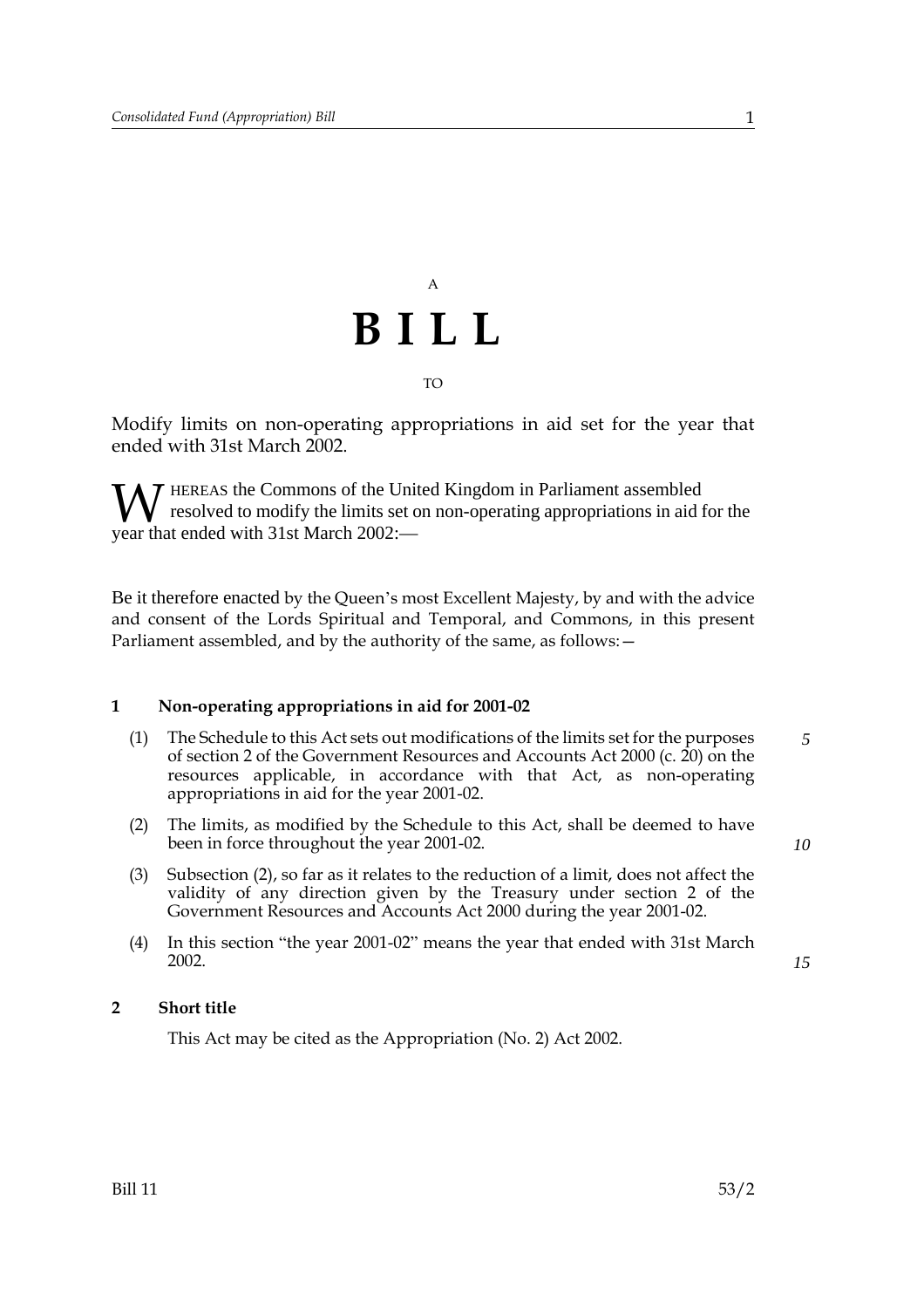### SCHEDULE Section [1](#page-4-0)

*5*

MODIFICATIONS OF LIMITS ON NON-OPERATING APPROPRIATIONS IN AID FOR 2001-02

Schedule of modifications of the limits set on the resources applicable as non-operating appropriations in aid during the year that ended with 31st March 2002.

| Department in whose case limit applies                                 | Modification<br>£ |
|------------------------------------------------------------------------|-------------------|
| Department for Education and Skills                                    | $-5,221,000$      |
| Department of Health                                                   | 702,743,000       |
| for<br>Local<br>Department<br>Transport,<br>Government and the Regions | 2,068,154,000     |
| Home Office                                                            | 3,555,000         |
| Lord Chancellor's Department                                           | 255,000           |
| Ministry of Defence                                                    | 163,120,000       |
| Foreign and Commonwealth Office                                        | 10,000,000        |
| Department for International Development                               | $-6,000,000$      |
| Department of Trade and Industry                                       | 76,000            |
| Department for Environment, Food and<br><b>Rural Affairs</b>           | 15,702,000        |
| Department for Culture, Media and Sport                                | 90,000            |
| Department for Work and Pensions                                       | 14,760,000        |
| Northern Ireland Office                                                | 444,000           |
| <b>HM</b> Treasury                                                     | 77,000            |
| <b>Inland Revenue</b>                                                  | 1,361,000         |
| <b>Cabinet Office</b>                                                  | 2,845,000         |
| Security and Intelligence Agencies                                     | 482,000           |